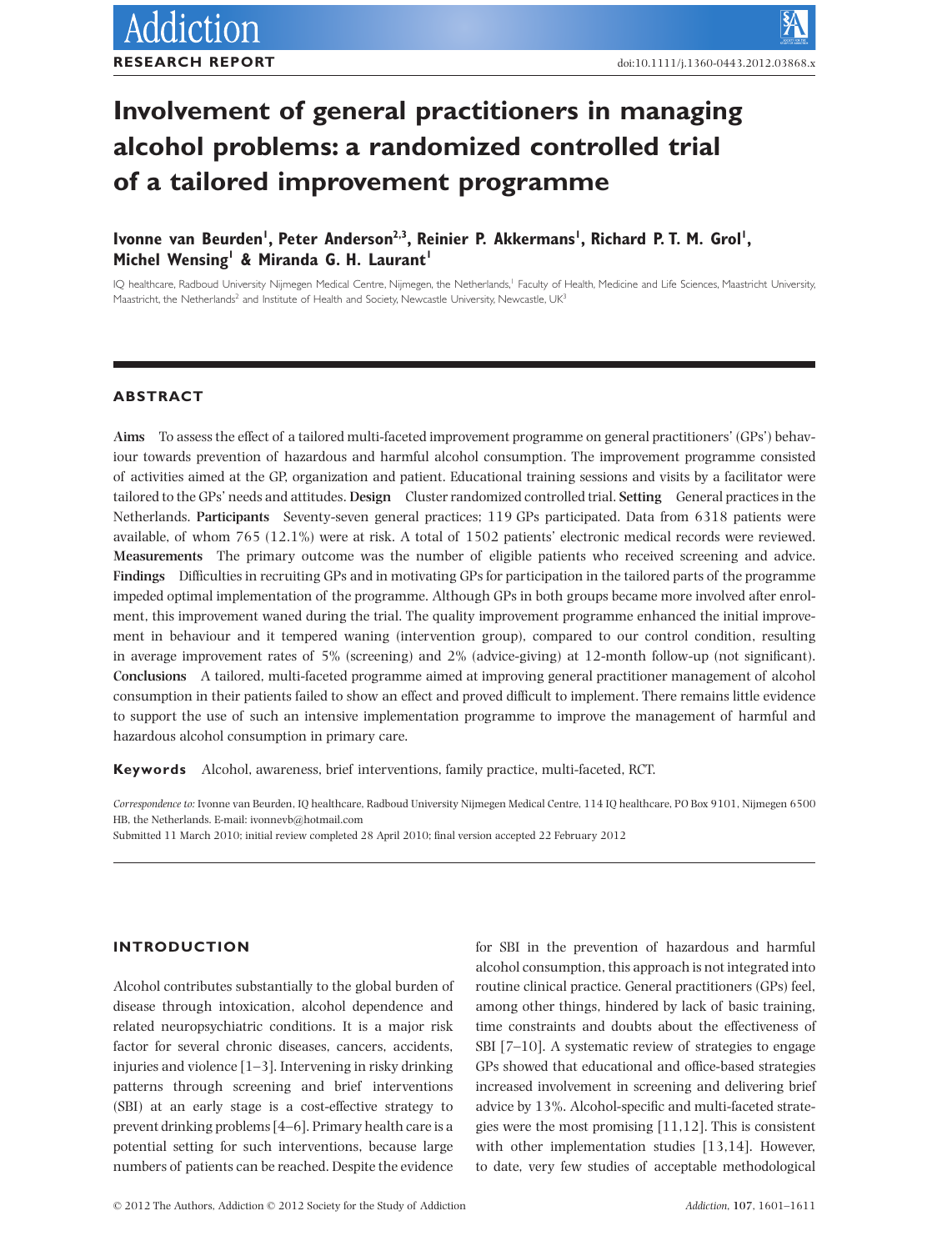quality with reasonable follow-up periods have tested implementation strategies to engage general practice in the prevention of hazardous and harmful alcohol consumption.

In this study, we therefore assessed the effect of a multi-faceted improvement programme on GPs' behaviour towards prevention of hazardous and harmful alcohol consumption. This programme targeted the attitudes and competences of GPs in order to improve their SBI activities. Additionally, the programme was targeted at improving the practice organization to overcome barriers in the prevention of alcohol-related problems.

# **METHODS**

# **Design and participants**

We performed a cluster-randomized controlled trial with measurements before (T0) and 1 year after (T1) the improvement programme. In total, 2758 Dutch general practices were invited during three recruitment waves. Every GP within a practice received an individual invitation, but practices could only enrol if all GPs in the practice agreed to participate. The practices enrolled were randomized using a computerized scheme to an equalsized intervention group and control group. Randomization was performed at two time-points: after the first two recruitment waves and again after the third wave. The GPs were acquainted with the aims of the study, and after baseline measurement they were informed which group to take part in. To identify possible selection bias, a nonrespondent survey was conducted during the first recruitment wave, which included 833 practices and 1566 GPs. All invited GPs from this recruitment wave who did not return a positive response to our invitation to participate in our trial  $(n = 1517)$  were requested to complete a shorter questionnaire.

The improvement programme was offered to general practices during October 2006–June 2007 (intervention period). The programme was offered in eight clusters. After randomization, the practices were divided into clusters for logistic reasons, dependent on their location in the Netherlands. Clusters 1–6 (all from recruitment waves 1 or 2) began the programme in October 2006, and their last possible activity was in May 2007. Clusters 7 and 8 (wave 3) began the programme in December 2006, also ending in May 2007.

# **Ethical approval**

The trial was approved by the Research Ethics Committee CMO of the region Arnhem-Nijmegen (letter dated 2 January 2006; SE/CMO 0003). The committee concluded in their letter that in compliance with the law on medical–scientific research (WMO), the GPA trial did not need approval. We asked for written informed consent, which was indeed provided by all participants.

# **Intervention**

The improvement programme combined professional, organization- and patient-directed activities. The emphasis was upon educational training sessions and support visits by a trained facilitator, which were tailored to the participants' needs and attitudes. Patient awareness was raised, among other methods, through personal feedback. A GP was involved as an adviser in the development of this programme. For a detailed outline of the programme, see Table 1 [15–21].

The guideline and patient information letters on problematic alcohol consumption were mailed to the control group (this can be regarded as usual care), and this group received no further support or training. For ethical reasons, their patients also received the personal feedback on alcohol consumption in May 2007.

# **Outcome measurements**

The primary outcome was the number of eligible patients who received screening and advice as recommended by the guidelines. GPs' screening and advice-giving behaviour were measured in patients' electronic medical records and via self-administered questionnaire at T0 and at T1.

# *Medical record reviewing*

We reviewed the medical records to check the GPs' notes after their contacts with the at-risk patients [Alcohol Use Disorders Identification Test (AUDIT) score  $\geq 8$ ] and with a sample of patients not at risk (AUDIT score < 8). Information about the number of contacts, annotations about alcohol and advice-giving was obtained per patient. The information was gathered for three different periods, namely the 12 months before the start of the intervention, the 12 months after the last possible intervention activity and the intermediate period (i.e. intervention period). This intermediate period varied in length per cluster of practices. To correct for this variance we converted the number of contacts to a period of 12 months.

# *Self-administered questionnaires*

In the pre- and post-measurement questionnaires we asked GPs to estimate: (i) how many patients they had asked about their alcohol consumption during the month prior to the questionnaire (screening); and (ii) how many patients with alcohol-related problems they had counselled during the previous year (advice-giving behaviour).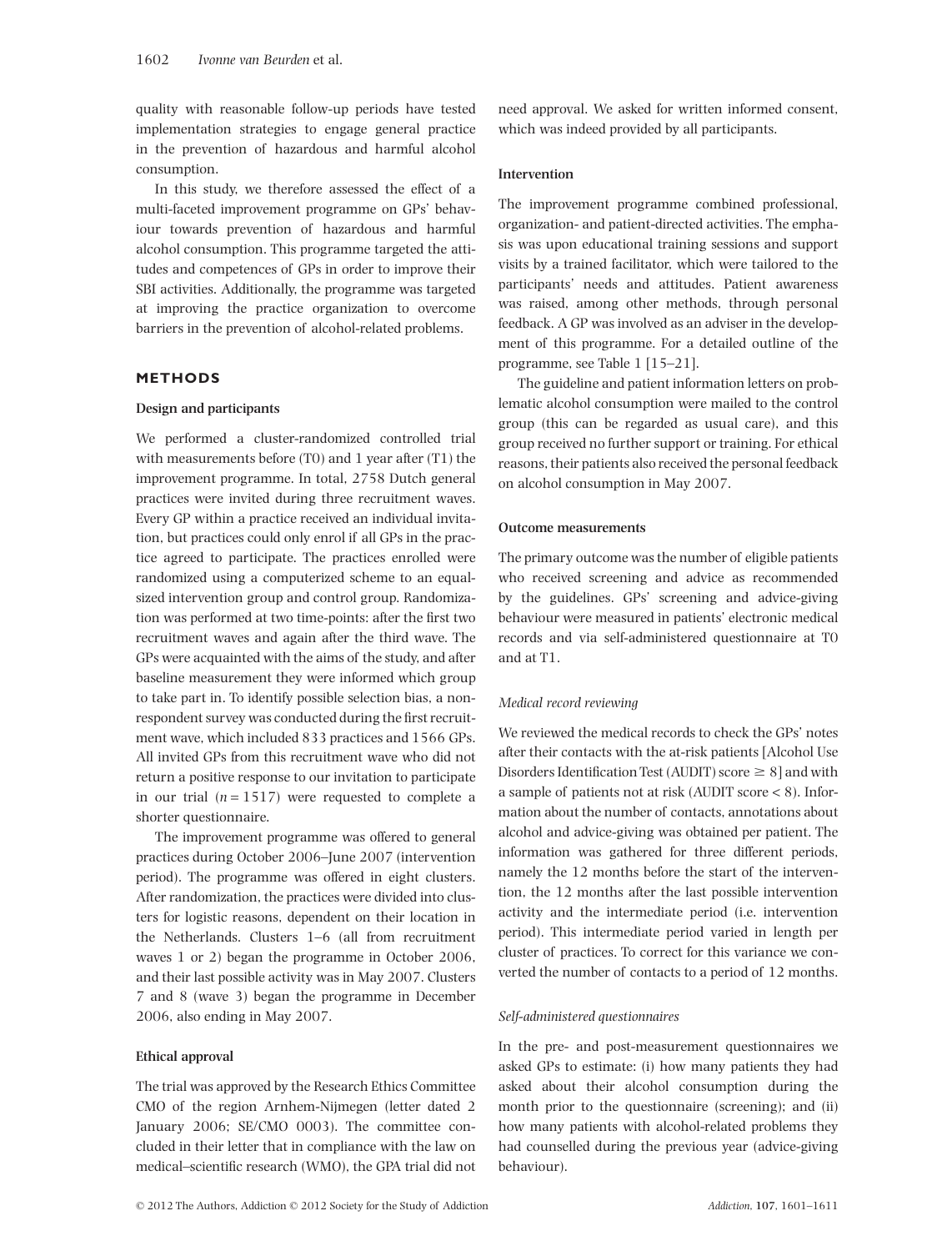#### **Table 1** Outline of the intervention.

The tailored improvement programme offered to the general practices comprised nine activities, which can be divided into the following three levels:

*Professional-directed interventions*

- (1) Distribution of the guideline on problematic alcohol consumption issued by the Dutch college of GPs [15]
- (2) A reminder-card to display on the desk of the GP

This card featured the signs, symptoms and characteristics which should trigger a physician to ask about alcohol consumption. On the reverse, the Five Shot Test was listed, a five-item questionnaire designed to estimate the amount of alcohol consumption

of a patient, which is recommended in general practice because of its practical advantages and diagnostic properties [16] (3) Educational training session tailored to professionals' attitudes

The entire general practice team (including practice assistants and nurses) was invited to participate in the small-scale training sessions (maximum around 10 participants). Minimally one and maximally three sessions could be attended, tailored to the wishes, needs and attitudes of the teams. These sessions were offered to the practice teams in the early evening hours together with a light dinner (soup, bread, fruit). The duration of the sessions was between 2 and 3 hours. The basic content of the educational training was standardized by means of a PowerPoint presentation, which was based on the evidence-based guidelines and training programmes (PIN) of the Dutch college of GPs and on recent international guidelines [15,17]. Furthermore, we used the accompanied training module which was developed in the Phepa Project [18]

The teacher was instructed to ask for bottlenecks encountered by the GPs so that the content could be tailored to the attitudes and needs of the participants. The attitudes were measured with the Short Alcohol and Alcohol Problems Perception Questionnaire (SAAPPQ) [19]. During the first training session, the outcomes of the SAAPPQ were discussed and presumptions towards hazardous and harmful levels of alcohol consumption were addressed. Furthermore, the evidence-based guidelines were discussed. The second and third sessions focused on bringing theory into practice to overcome the barriers that might hinder GP activity. After a short standardized summary of the theory (PowerPoint) about how to approach alcohol problems, the participants were able to revert to topics that remained unclear after the first session or support visit (if attended) or to bring in cases from their daily practice. Next, the participants practised motivational interviewing in role-plays, a useful method in the treatment of life-style problems and disease [20,21]. The content of the role-plays depended on the attitudes and experiences of the participants

*Organization-directed interventions*

(4) Feedback report

From the Alcohol Use Disorders Identification Test (AUDIT) questionnaires, distributed by the practice teams, the amount of alcohol consumption for each responding patient was calculated. The patients were divided into four categories: (i) safe to moderate drinker; (ii) hazardous drinker; (iii) harmful drinker; and (iv) possibly dependent drinker. For each practice, the proportion of patients in each category was calculated. The practices received this anonymous information together with the total number of returned patient questionnaires

(5) Facilitation of the cooperation with local addiction services for support and referral

The local addiction services were invited to join in the first educational training session. The goals were that the practice teams learned from the experiences of the addiction services, and GPs knew more precisely when to refer and what subsequently happened to their patients. Agreements were reached about communication, accessibility and cooperation

(6) Outreach visits by a trained facilitator tailored to needs of practice

The entire practice team was invited and participation was tailored to the wishes and needs of the teams. Minimally one and maximally three visits were offered. The visits took place during daytime and lasted approximately 1 hour. The content of the visits was tailored to the barriers of the practice organization as a whole. Remaining questions after the educational training sessions were dealt with, and implementation barriers in daily practice were addressed. Besides practical tips to tackle structural, logistical and communicative issues, the facilitator focused on the attitudes and beliefs of the practice team and discussed individual barriers to act upon alcohol problems

*Patient-directed interventions*

- (7) Patient information letters about alcohol issued by the Dutch college of GPs, and leaflets and self-help booklets issued by the National Institute for Health Promotion and Disease Prevention (NIGZ). These patient materials were offered to the general practices in order to be distributed to patients by the GPs
- (8) Poster in the waiting room

The poster drew attention to alcohol with the advice to contact the GP or look at the websites of the NIGZ or Netherlands Institute of Mental Health and Addiction (Trimbos Institute) for further information

(9) Personal feedback based on their alcohol consumption

The patients received a letter which cited the category (see above) to which they belonged and the corresponding advice. The advice was to consult their GP or to look at the websites of the NIGZ or Trimbos Institute. For patients in category I this was not necessary and for patients in category IV the advice to inquire at the local addiction service was added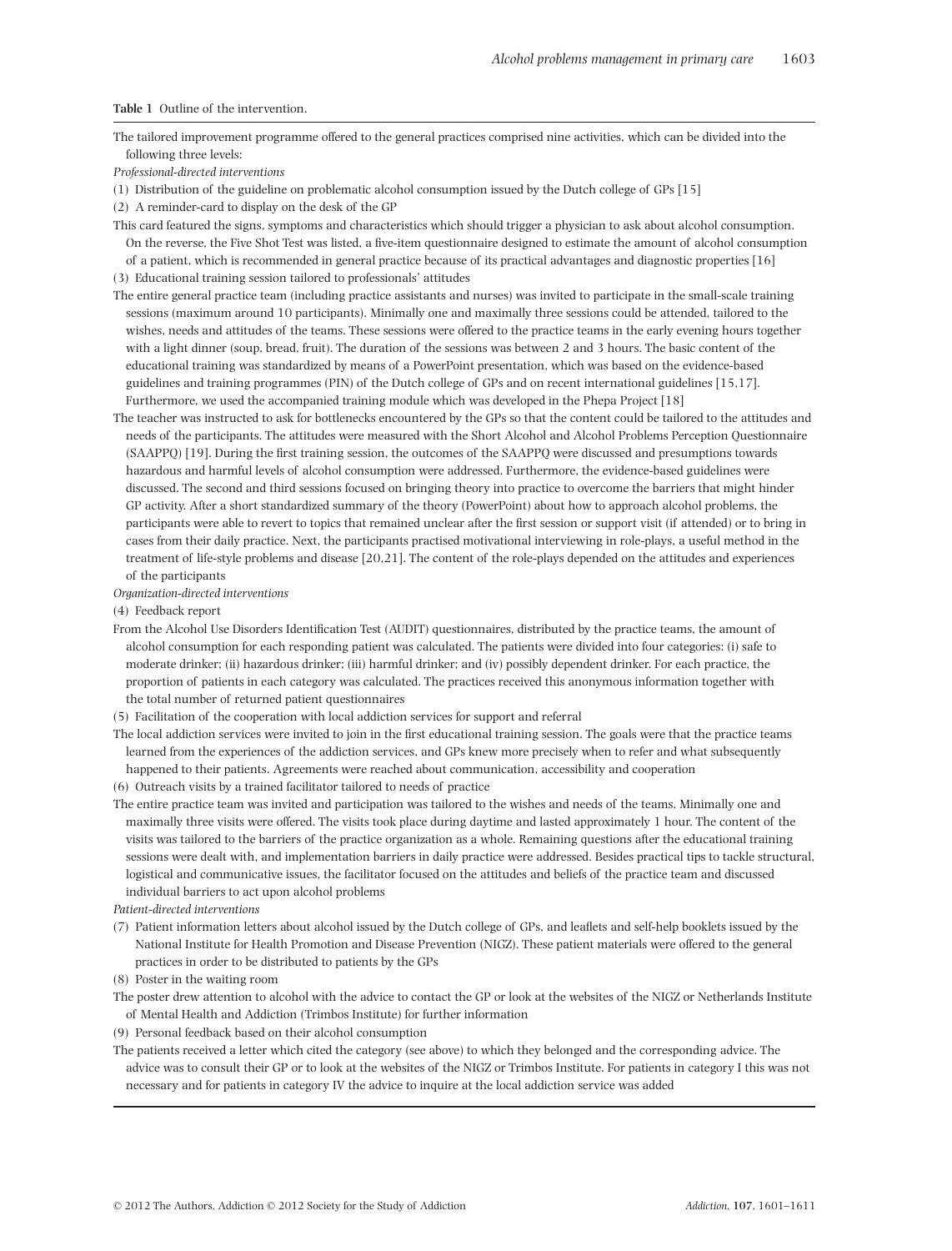At pre-measurement, questions about the GPs' and practices characteristics were also included. At postmeasurement we asked additionally if the role of practice assistants and nurses was enhanced. A shortened version was sent to GPs who had not responded after two reminders. This questionnaire comprised only estimations about their current screening and advice-giving behaviour.

At-risk patients were identified with the AUDIT, a validated screening questionnaire [22]. Each practice team was asked to hand out a written questionnaire to up to 230 patients who visited the general practice consecutively within a 3-month period. The questionnaires were completed and returned to the research team prior to the start of the improvement programme.

Finally, a log was kept to evaluate the GPs' participation in the tailored components of the improvement programme.

# **Sample size**

The trial was designed to detect a 13% increase of screening and advice-giving rates from 32% (usual care) to 45% in the intervention group [4]. A total of 64 practices each with 10 at-risk patients were needed [intraclass correlation coefficient (ICC) =  $0.05$ , alpha =  $0.05$ , beta =  $0.80$ ]. Anticipating a dropout of 20% of the practices, the aim was to recruit 80 general practices.

# **Statistical analysis**

Outcomes were analysed by the intention-to-treat principle, meaning that general practices (and GPs) were analysed in the groups to which they were originally randomly assigned, regardless of whether or not they actually participated in the intervention.

The analyses compared intervention and control group. In the analyses of screening and advice-giving behaviour as reported in the medical records, the patient was the unit of analysis. Because of the hierarchical structure (patient nested within practice) we performed multi-level analyses. In this analysis we took account of the variability associated with each level of nesting. Analyses were performed using SAS version 9.2 and based on the mixed-effects model (PROC MIXED and PROC GLIMMIX) [23]. We used a random intercept model with fixed variables. The covariates were screening and advice-giving rates, age of the GP at baseline and degree of participation.

Next, we computed differences in self-reported screening and counselling of GPs by analysis of covariance (not multi-level), using the same covariates. Descriptive statistics were used to outline the characteristics of the study population and the non-responders (SPSS version 16.0).

#### **Study population**

Figure 1 outlines the trial flow. Overall, 2758 general practices were invited to participate; 2676 practices declined. The 82 participating practices (3.0%), with 124 active GPs, were randomized. After randomization, but before pre-measurement, five practices withdrew: one in the intervention group and four in the control group. This resulted in 77 general practices (119 GPs): 40 practices (63 GPs) receiving allocated intervention and 37 practices (56 GPs) acting as a control group.

The baseline questionnaire was returned by 102 GPs (86%): 50 (intervention group) and 52 (control group). At T1 the questionnaire was returned by 88 GPs (74%): 47 (intervention group) and 41 (control group). Data extraction from the medical records were available for 57 practices (74%): 28 (intervention group) and 29 (control group). In total, 1502 medical records were reviewed (of which 505 were at risk).

Descriptive demographics of the GPs are detailed in Table 2. Although in both groups the majority of GPs was middle-aged (45–50 years), the intervention GPs turned out to be, on average, 4 years younger than their colleagues in the control group. This difference is significant, and therefore age was included as a covariate during analysis. Otherwise, there were no significant baseline differences. The non-respondent questionnaire was returned by 764 GPs (50%). With the exception of practice type [non-responding GPs worked on average in practices with more colleagues  $(P = 0.00)$ ], non-responders did not differ from participating GPs.

# **Patients**

The GPs from 77 practices estimated that they had distributed, on average, 137 patient AUDIT questionnaires per practice (see Fig. 1); 6775 questionnaires were returned (64%); 457 questionnaires were excluded from the analysis due to missing data, resulting in data from 6318 patients to be available, of whom 765 (12.1%) were at risk. The intervention and control group did not differ significantly in percentage of at-risk patients compared to patients with safe drinking patterns  $(P = 0.17)$ .

# **Participation**

The activities of the programme were tailored to the needs and attitudes of the GPs and practices, which resulted in differences in attendance per GP. Despite several reminders and invitations, 13 GPs did not even attend one educational training sessions or visit by the facilitator. Half the intervention practices had met the minimal demands made on enrolment (every GP in the practice attended minimally one training session and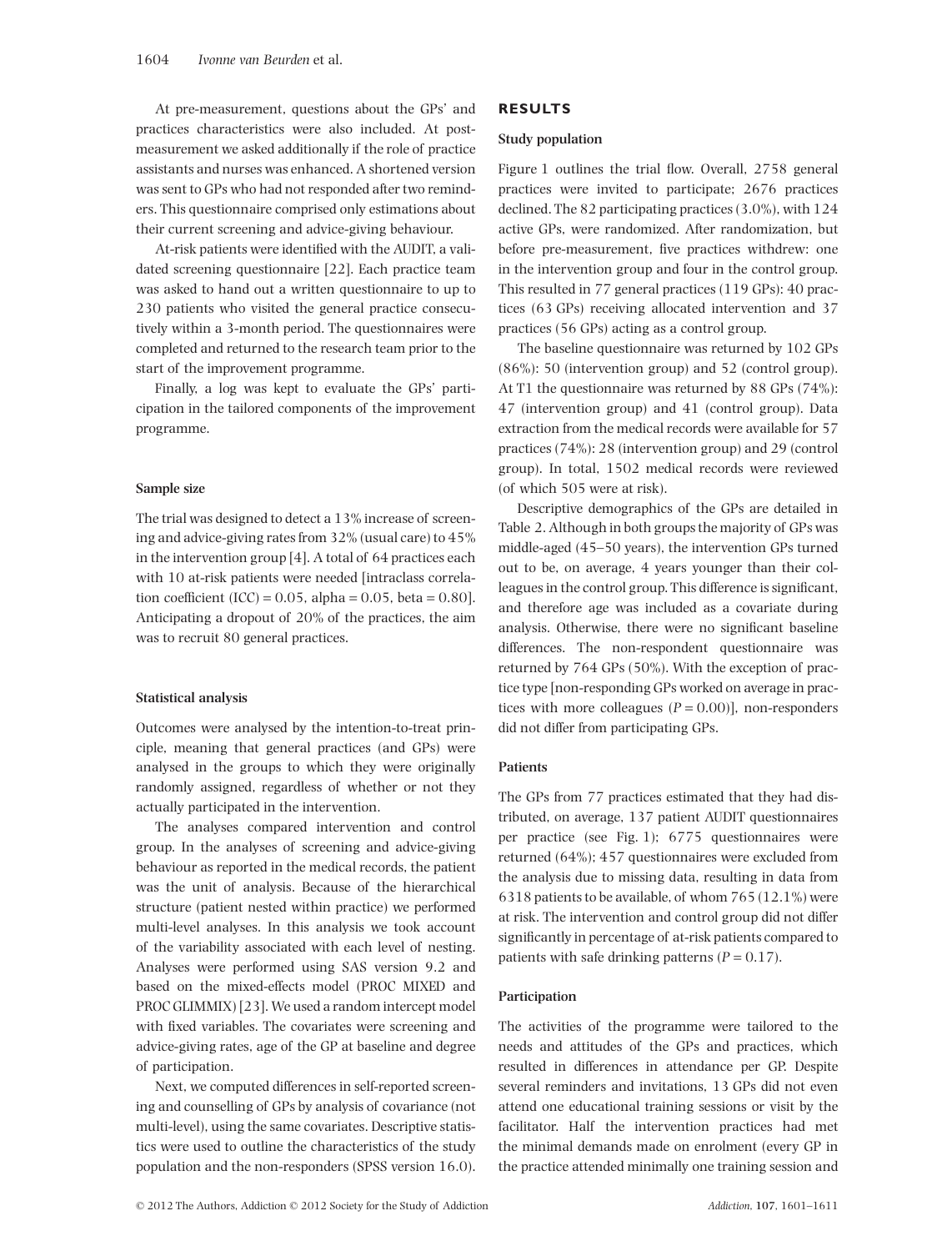

Figure I Flow of participating practices, general practitioners (GPs) and patients through the trial

one visit):  $n = 20$  practices; 25 GPs. Of these, 55% was a solo practice. Another 12 GPs met these criteria, but in their practices  $(n = 11)$  at least one GP did not comply. Several other practice staff members also attended the educational training sessions: 14 practice assistants/ nurses attended one training session and another eight attended two sessions. Six practices (15%) indicated that the role of these practice assistants/nurses was enhanced.

# **Screening and advice-giving rates**

The information obtained from the medical records about the proportion of at-risk patients screened for or given advice about alcohol is shown in Fig. 2. At postmeasurement, the intervention GPs did not perform significantly better compared to the control group (between groups). The results remained the same when corrected for pre-measurement, age and degree of participation.

As shown in Fig. 2, a more active screening role during the intervention period was found for both groups, being stronger for the intervention group. At 1-year follow-up (T1), both groups became less active; this waning of active behaviour was stronger in the control group. At T1, the intervention group performed better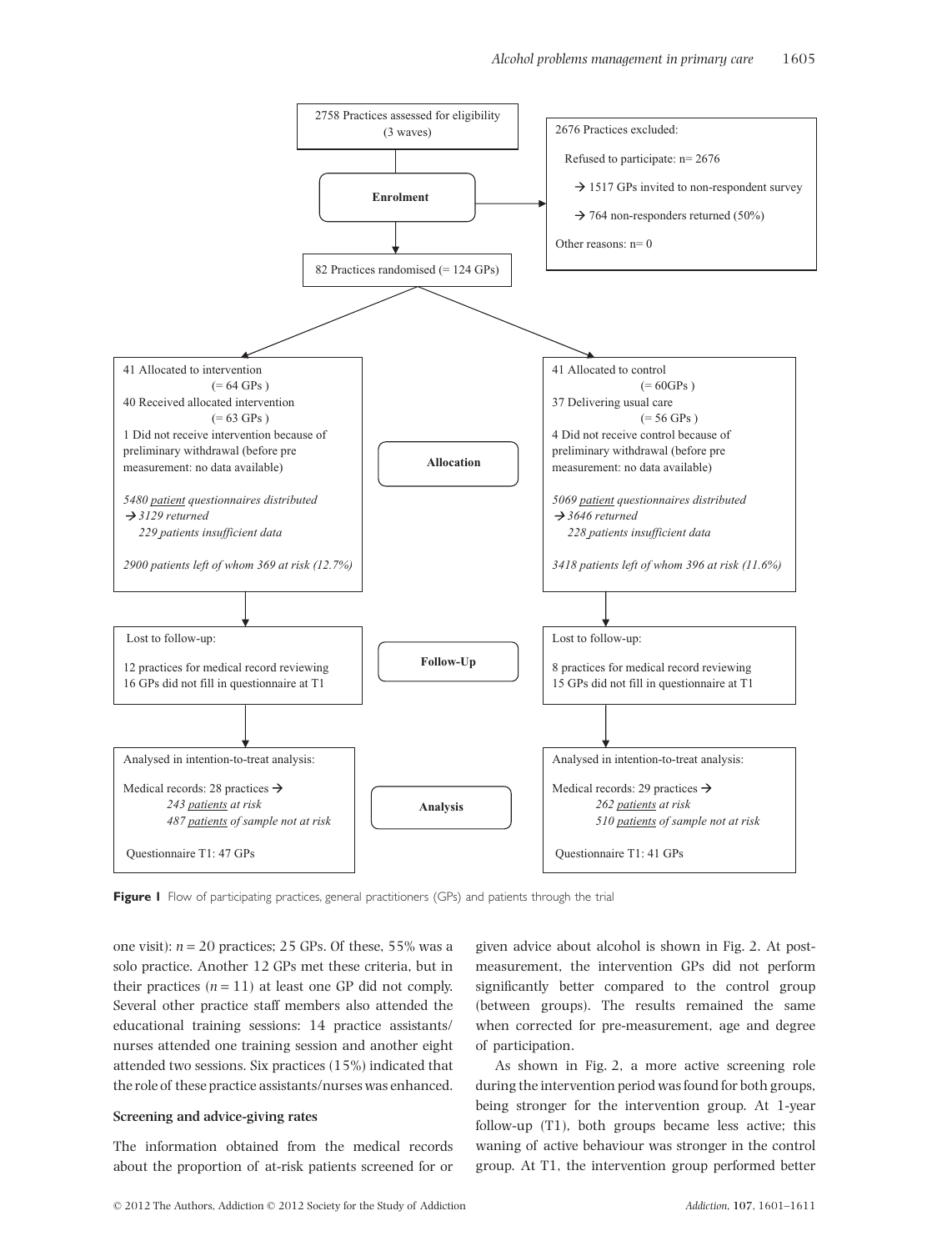**Table 2** Baseline characteristics of participating general practitioners (GPs), expressed as mean (standard deviation) or absolute numbers (percentage).

|                                                     | Control group                 | Intervention group         | Non-responders      |
|-----------------------------------------------------|-------------------------------|----------------------------|---------------------|
| Characteristic                                      | $(n = 52)$<br>$(n = 50)$      | $(n = 744)$                |                     |
| Male gender                                         | 30 (57.7%)                    | 37 (74.0%)                 | 478 (65.4%)         |
| Mean age at start of study                          | 49.4 (SD $7.4$ ) <sup>#</sup> | 45.3 (SD 6.9) <sup>#</sup> | $48.1$ (SD $8.0$ )  |
| Working hours: average percentage of full-time work | $0.81$ (SD $0.21$ )           | $0.84$ (SD $0.19$ )        | $0.80$ (SD $0.21$ ) |
| Average case-load per GP                            | 2135 (SD 786)                 | 2158 (SD 627)              | 2153 (SD 689)       |
| Working area                                        |                               |                            |                     |
| • Rural                                             | $\cdot$ 15 (29%)              | • 16 $(32%)$               | • 148 (20%)         |
| • Urbanized rural                                   | $\cdot$ 15 (29%)              | $\cdot$ 18 (36%)           | • 306 $(41\%)$      |
| • Urban                                             | $\cdot$ 11 (21%)              | • 4 $(8\%)$                | $\cdot$ 142 (19%)   |
| $\bullet$ Big city                                  | $\cdot$ 11 (21%)              | • 12 $(24%)$               | • 145 (20%)         |
| Practice type                                       |                               |                            |                     |
| $\bullet$ Solo                                      | • 25 $(48%)$                  | $\cdot$ 18 (36%)           | • 193 $(26\%)^{\#}$ |
| $\cdot$ Duo                                         | $\cdot$ 18 (35%)              | • 21 $(42\%)$              | • 216 $(29\%)^{\#}$ |
| • Group                                             | • 4 $(8\%)$                   | • 6 $(12\%)$               | • 213 $(29\%)^{\#}$ |
| • Health centre                                     | • 2 $(4%)$                    | • $5(10\%)$                | • 79 $(11\%)^{\#}$  |
| • Other                                             | • 3 $(6%)$                    | $\bullet$ 0 (0%)           | • 42 $(6\%)^{\#}$   |
| Average hours of training in alcohol problems       | $0.4$ (SD 1)                  | $0.5$ (SD $1.1$ )          | NM                  |
| before start of study                               |                               |                            |                     |
| Number of patients included                         |                               |                            | NM                  |
| $\bullet$ At risk                                   | $\cdot$ 396 (11.6%)           | $\cdot$ 369 (12.7%)        |                     |
| • Not at risk                                       | $\cdot$ 3022 (88.4%)          | $\cdot$ 2531(87.3%)        |                     |

SD: standard deviation; NM = not measured. #*P* < 0.05.



**Figure 2** Percentage of patients at risk screened or given advice by the general practice teams for control and intervention group per period, according to the medical records

compared to baseline (absolute average improvement rates: screening 5% and advice-giving 2%), as opposed to the control group, which performed less well (absolute decrease for both screening and advice-giving rates: 3%). These changes in screening and advice-giving behaviour in time were not significant (within-group analysis). Additionally, the results for the whole sample, including the patients not at risk (AUDIT < 8), were comparable (not shown).

The self-administered questionnaire produced data only at T0 and T1. Both groups screened less 1 year after the intervention, this decrease being more pronounced in the control group than in the intervention group (Table 3). Analysis of covariance showed that, after correction for baseline performance, age and degree of participation, no significant effects were found on self-reported screening and counselling behaviour 1 year after the intervention.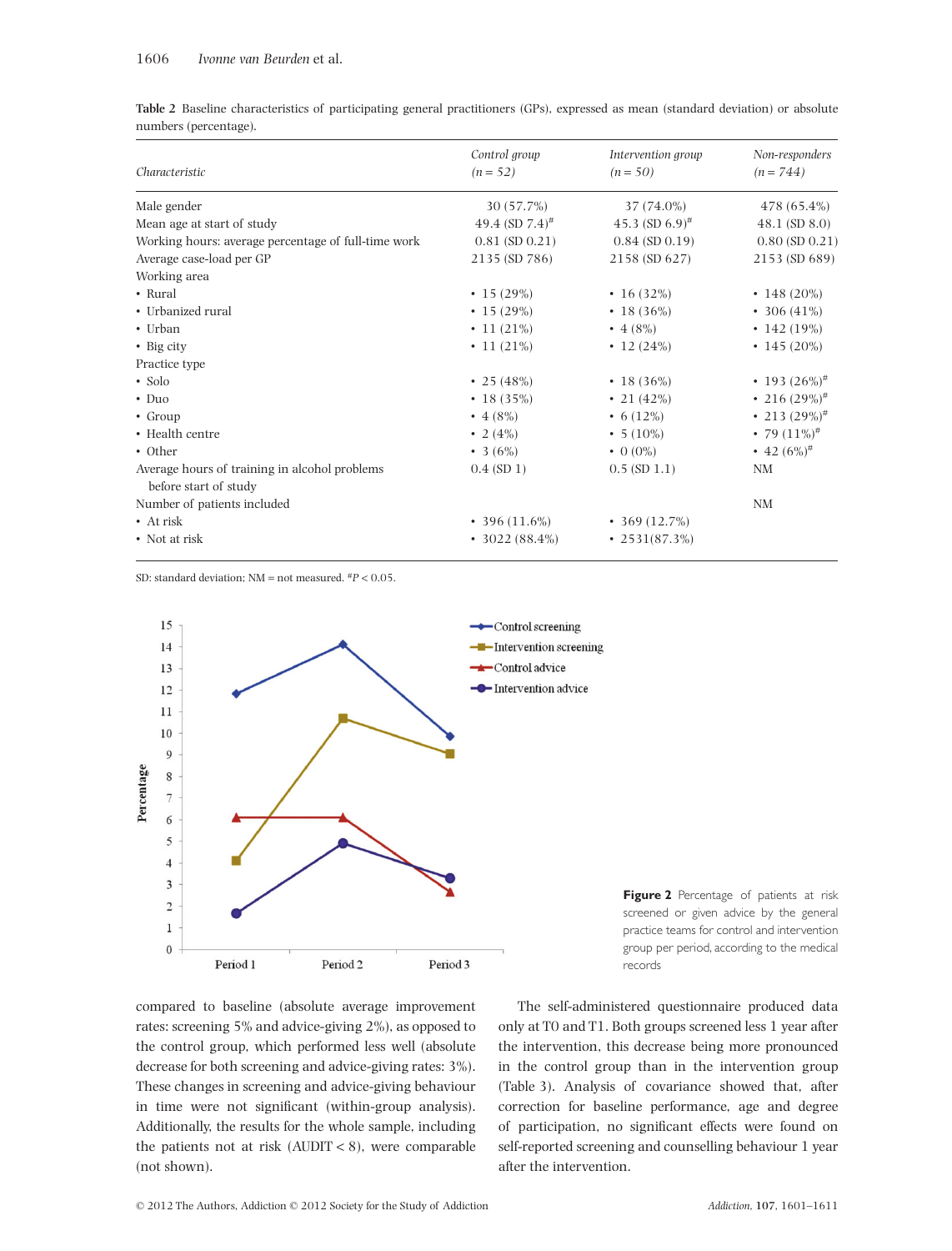|                             | Control $(n = 41 \text{ GPs})$ | Intervention ( $n = 47$ GPs) | P-value |
|-----------------------------|--------------------------------|------------------------------|---------|
| GPs reported screening TO   | $17.9$ (SD 23.8)               | $15.2$ (SD $10.9$ )          | 0.05    |
| GPs reported screening T1   | $9.5$ (SD $8.1$ )              | $11.6$ (SD $8.0$ )           | 0.60    |
| GPs reported counselling TO | $3.3 \text{ (SD } 2.6)$        | $3.2$ (SD $2.5$ )            | 0.78    |
| GPs reported counselling T1 | $4.4$ (SD 3.9)                 | $5.0$ (SD $5.2$ )            | 0.57    |
|                             |                                |                              |         |

**Table 3** General practitioners' (GPs') reported screening and counselling for problematic alcohol [mean values with standard deviation (SD)].

As measured by the self-administered questionnaire at baseline (T0) and 1-year follow-up (T1); answers were frequency per month for screening and frequency per year for counselling.

# **DISCUSSION**

Our aim was to assess the effect of a tailored multi-faceted improvement programme on GPs' behaviour towards prevention of hazardous and harmful alcohol consumption. Despite this relatively intensive programme aimed at provider, organization and patient, we did not find significant differences in change between the intervention and control groups.

# **Strengths and limitations**

At the beginning, the recruitment of practices was somewhat slow and we had to invite more practices than anticipated. Therefore, we had to recruit in three waves instead of one, which affected the time path and planning, which we were not able to extend. Recruitment problems seem to be an increasing international challenge: it has proved more difficult to recruit and retain GPs for clinical trials [24–27]. The degree of participation in the training sessions and visits was frugal: only 20 practices met the minimal demands made on enrolment. Tightening the planning could have had an impact on the GPs' participation. Furthermore, the programme was tailored to GPs' needs and attitudes, which were meant to be discussed during the first training session and visit. A large number of GPs did not attend these first activities, even though the content of these sessions was clarified in advance. They might have interpreted the tailored part too freely. Although we managed to include enough practices in the trial, we did not achieve the anticipated 32 practices to complete the programme. We acknowledge that the sampling process and poor participation rate might have tempered the effects of our intervention, as the tailored elements could not be executed optimally. None the less, our findings reflect the effects of such a programme when conducted in a naturalistic setting. Although medical record reviewing is disputable as a solo method [28,29], we combined the results with the results of the self-administered questionnaires. Both methods show a positive but not significant effect of the intervention. A striking difference is that the intervention GPs reported that they screened less at T1 than at T0. A possible explanation is that our intervention failed to alter attitude, in particular role security. Attitude is a well-known determinant of behaviour [7,30,31] and of implementation of SBI in general practice [32]. At follow-up, the average scores on role security (including role adequacy and role legitimacy) deteriorated; we saw a decrease of 0.6 in the intervention group on a seven-point Likert scale. This suggests that our training increased role insecurity instead of improving role security. This might be explained by the fact that only a minority of GPs attended the second and third educational training sessions which, in particular, addressed role security. The effects of our quality improvement programme on GPs' attitudes is beyond the scope of this paper, and is intended to be discussed fully in another paper (Van Beurden, personal communication). Anderson *et al*. [33] also found that training and support did not necessarily increase role security, analysis at the individual GP level showing that role security for GPs who were already role-insecure actually deteriorated.

Non-responding GPs differed significantly in practice type. This can be explained by the restriction, at enrolment, that the entire practice should engage in the programme which, of course, is achieved more easily in smaller practices. Without this demand, probably more GPs from group practices would have enrolled. This would have resulted in more GPs (and practices) being exposed to the programme. This is supported by the participation rates of GPs working in group practices, as about 45% of GPs within a group practice met our initial inclusion criteria while their colleagues failed to attend at least one educational training session and visit. However, later on (not fitted within the time path of this project), the effect of the programme may be passed to colleagues, or the educated GP could act as a 'specialist' in the practice to whom colleagues can refer problematic drinkers for brief intervention. However, the under-representation of the group practices in our study, the disappointing recruitment and the laborious participation indicate that it will be difficult to motivate large groups of GPs, in particular those working in group practices, to engage in an intensive multi-faceted programme. At the same time,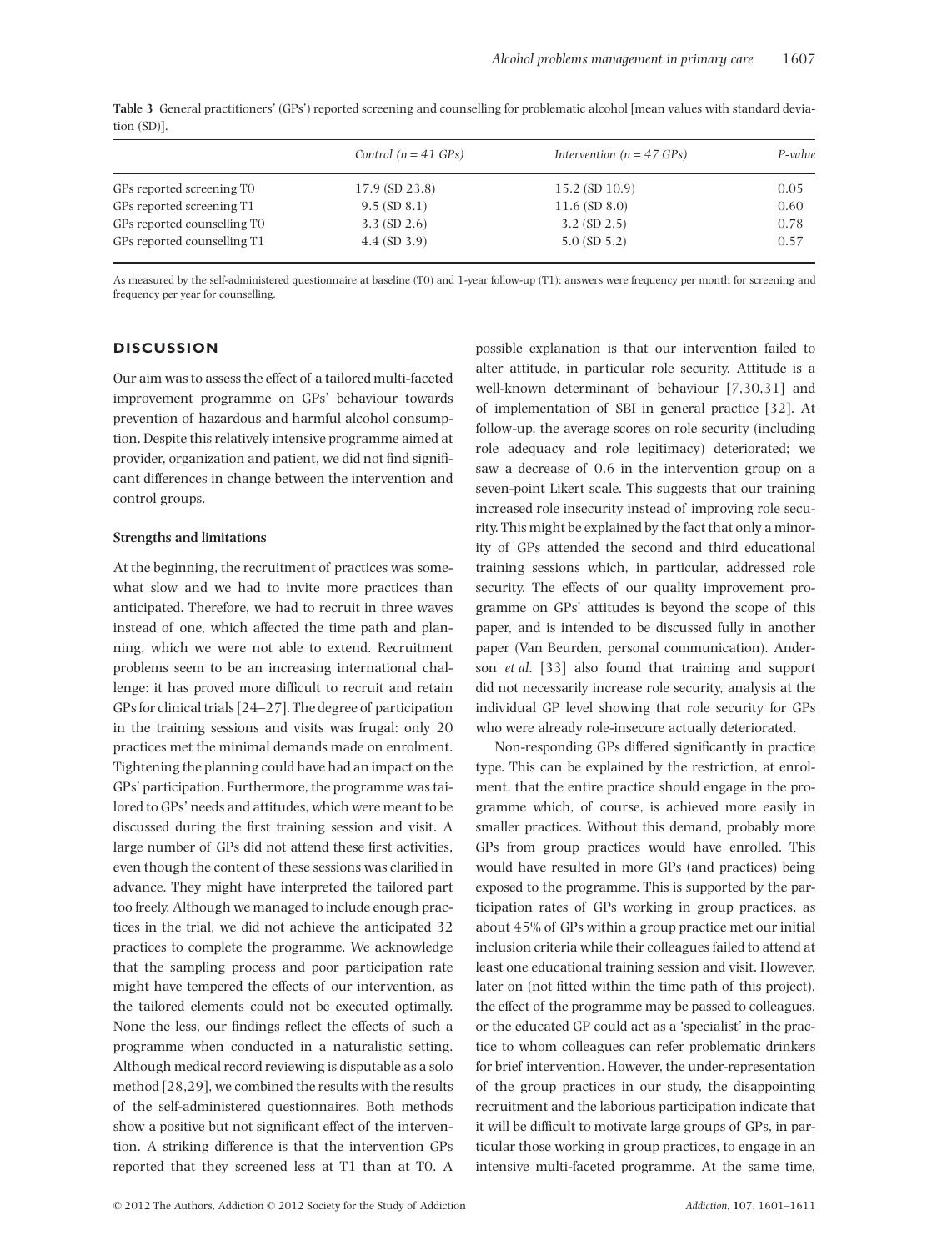group practices become more common in primary health care in many countries. In the Netherlands the proportion of GPs working in solo-, duo- and group practices was 25, 30 and 45% in 2006 and 20, 29 and 52% in 2009 [34]. Therefore, we cannot simply generalize our results to the total Dutch general practice population.

# **Implications**

#### *Longer follow-up and monitoring of new behaviour*

In contrast to our findings, previous studies (Funk *et al*. [14]; Anderson *et al*. [11]) using a multi-component programme found small to moderate effects on SBI. These significant outcomes were, however, all measured during a 12-week intervention period. These studies do not report if changes in SBI were sustained. In our study we also observed increased SBI rates in the short term, but these improvements in SBI rates did not persist in the long term. This is in line with the transtheoretical model of (health) behaviour change, which describes the process of adoption of new behaviour [35]. The model suggests that 6 months to 5 years are required for the maintenance of new behaviour to be integrated into daily routines without the risk of reversion to previous behaviour. It therefore seems reasonable to include a longer period to monitor the new behaviour.

# *Adjustment of expectations*

Implementation studies have found an increase in SBI rates of 13%, ranging from 8 to 18% [4]. At 1-year follow-up we found improvement rates of 5% (screening) and 2% (brief advice). We think that the moderate participation rate of GPs in the training sessions and visits could have had an impact on the SBI rates. None the less, more recent literature indicates medians of behavioural improvement in general from educational training [36,37] and from outreach visits [38] of around 6%, although GPs may have specific issues when dealing with alcohol prevention [9].

Evidence for the effectiveness of SBI is beyond doubt [39–42]. Although the implementation effects are somewhat small, every GP is capable of reaching a fair number of patients with alcohol problems (in the Netherlands 200–250 patients, on average, per full-time general practice). Moreover, the number needed to treat is eight [43], so even small effects become clinically relevant when alcohol consumption reduces; this may have large impacts on the burden of disease and on society as whole (i.e. reduction of accidents, injuries and violence).

If these lower percentages are actually a better estimation, our power calculation would have yielded a bigger sample size and, if achieved, the results could have been stronger.

# *Designing an improvement programme*

Aalto *et al*. concluded that besides attitudes, knowledge and skills, other still unknown factors may hinder the widespread implementation of brief interventions [44]. Comparable to our outcomes, they found that the management of hazardous and harmful alcohol consumption by primary health-care professionals did not change during a 3-year project, although a mixture of strategies was implemented.

The relatively poor participation rates in our study raise questions about the feasibility of extensive multifaceted improvement programmes in general practice. Babor & Higgins-Biddle suggested that dissemination of screening and brief interventions among GPs should be embedded within the more general context of preventive health-care services and that cooperation among a wide variety of organizations, including government agencies, consumers, health management organizations, philanthropies and the media, should be part of it [45]. Ampt *et al*. recommended, among other things, community awareness to promote life-style behavioural risk factor counselling by GPs [46]. Moreover, patient awareness or empowerment via personal feedback can be raised through patient-directed interventions such as mass media campaigns, local health workers, schools and anonymous online treatments [47–50]. E-learning is an upcoming and proven approach of medical education, which has practical advantages [51–53].

Although we were not able to analyse the contribution of separate elements within our programme, perhaps it would be better to use a stepped approach to start with strategies that are easily carried out, followed by more intensive strategies to maintain or improve further the newly adopted behaviour when necessary. Educational training and visits can be utilized, but should be embedded within educational programmes for GPs, organized preferably by local or regional organizations. In the Netherlands, regional primary care organizations offer annual training programmes to general practices about a variety of subjects. These organizations performed small-scale pilot projects to stimulate alcohol SBI among GPs. They found that it was feasible to attract sufficient participants in quality improvement programmes, although implementation and sustainability again proved to be more complex [54].

## **Future research**

Although our training sessions were focused primarily on the physician, we also tried to involve other practice staff members in order to enhance their role in the care for patients with alcohol problems. We succeeded in only 15% of the practices. Nurses, for example, still seem to be an unexploited resource [55]. In the Netherlands,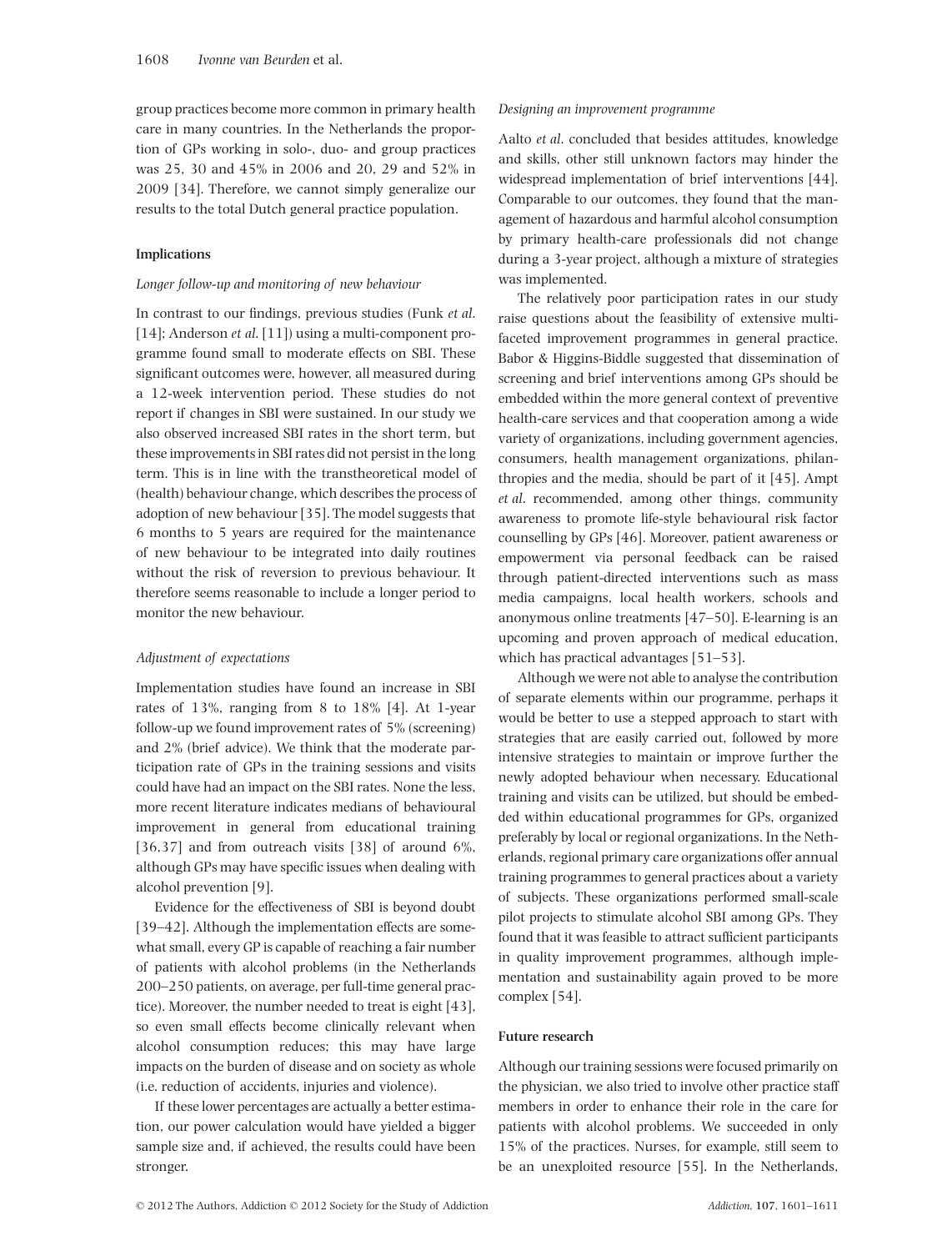introduction of primary-care mental health workers can provide an extra instrument for delivering alcohol counselling. This resource is also being exploited and evaluated in other countries [56]. In future programmes, more attention should be paid to these supporting staff members.

As suggested by others [44,45,57,58], the best method for engaging GPs more in the prevention of alcohol problems through SBI remains a challenge. We believe that in future research more attention should be paid to the effectiveness of repeatedly raising awareness through the above-mentioned media and organizations, instead of intensive implementation strategies. A stepped approach, in which different strategies are used consecutively instead of simultaneously, may also be appropriate.

Finally, the best way to monitor and deal with the attitudes of GPs towards patients with alcohol problems during implementation studies should be a focus of future research.

# **CONCLUSIONS**

A tailored, multi-faceted programme aimed at improving GP management of patients with hazardous and harmful alcohol consumption failed to show an effect. None the less, due to the position of GPs in health care, general practice seems well placed for screening and counselling for alcohol problems. Although GPs could be engaged in the short term, the implementation and sustainability of SBI in daily practice proved to be more complex. It remains a challenge to design an effective improvement programme which urges GPs to identify at-risk patients before actual health problems may occur, and subsequently to intervene in an appropriate manner. Smallerscale stepped approaches seem more feasible to deal with the low GP participation rates.

# **Clinical trial registration**

ClinicalTrials.gov Identifier: NCT00298220.

## **Declarations of interest**

None declared.

# **Acknowledgement**

We thank the staff and patients in general practices for participating in this trial, and the GP-trainers and the facilitator who visited the intervention practices. We would also like to thank the research assistants who helped with the overall data management and with the extraction of data in general practices. We also thank the Dutch College of General Practitioners (NHG), National

Institute for Health Promotion and Disease Prevention (NIGZ) and Netherlands Institute of Mental Health and Addiction (Trimbos Institute) for their advice on the development of the multi-faceted strategy and the opportunity to use their educational materials freely. This study was supported by a grant from the Netherlands Organization for Health Research and Development (ZonMw), dossier number 63000003. No author or related institution has received any financial benefit from research in this study.

# **References**

- 1. Rehm J., Mathers C., Popova S., Thavorncharoensap M., Teerawattananon Y., Patra J. Global burden of disease and injury and economic cost attributable to alcohol use and alcohol-use disorders. *Lancet* 2009; **373**: 2223–33.
- 2. World Health Organization (WHO). Reducing risks, promoting healthy life. The World Health Report. Geneva: WHO; 2002.
- 3. World Health Organization (WHO). Global Status Report on Alcohol 2004. Geneva: WHO; 2004.
- 4. Anderson P. The effectiveness of general practitioners' advice in reducing the risk of alcohol. In: Lawrence M., Neil A., Fowler G., Mant D., editors. *Prevention of Cardiovascular Disease: An Evidence-Based Approach*, 2nd edn. Oxford: Oxford University Press; 1996, p. 81–92.
- 5. Fleming M. F., Mundt M. P., French M. T., Manwell L. B., Stauffacher E. A., Barry K. L. Benefit–cost analysis of brief physician advice with problem drinkers in primary care settings. *Med Care* 2000; **38**: 7–18.
- 6. Fleming M. F., Mundt M. P., French M. T., Manwell L. B., Stauffacher E. A., Barry K. L. Brief physician advice for problem drinkers: long-term efficacy and benefit–cost analysis. *Alcohol Clin Exp Res* 2002; **26**: 36–43.
- 7. Spandorfer J. M., Israel Y., Turner B. J. Primary care physicians' views on screening and management of alcohol abuse: inconsistencies with national guidelines. *J Fam Pract* 1999; **48**: 899–902.
- 8. Babor T. E., Higgins-Biddle J., Dauser D., Higgins P., Burleson J. A. Alcohol screening and brief intervention in primary care settings: implementation models and predictors. *J Stud Alcohol* 2005; **66**: 361–8.
- 9. Kaner E. F., Heather N., McAvoy B. R., Lock C. A., Gilvarry E. Intervention for excessive alcohol consumption in primary health care: attitudes and practices of English general practitioners. *Alcohol Alcohol* 1999; **34**: 559–66.
- 10. Poplas S. T., Kersnik J., Kolsek M. Why do general practitioners not screen and intervene regarding alcohol consumption in Slovenia? A focus group study. *Wien Klin Wochenschr* 2010; **122**: 68–73.
- 11. Anderson P., Laurant M., Kaner E., Wensing M., Grol R. Engaging general practitioners in the management of hazardous and harmful alcohol consumption: results of a meta-analysis. *J Stud Alcohol* 2004; **65**: 191–9.
- 12. Grol R., Grimshaw J. From best evidence to best practice: effective implementation of change in patients' care. *Lancet* 2003; **362**: 1225–30.
- 13. Anderson P., Jane-Llopis E. How can we increase the involvement of primary health care in the treatment of tobacco dependence? A meta-analysis. *Addiction* 2004; **99**: 299–312.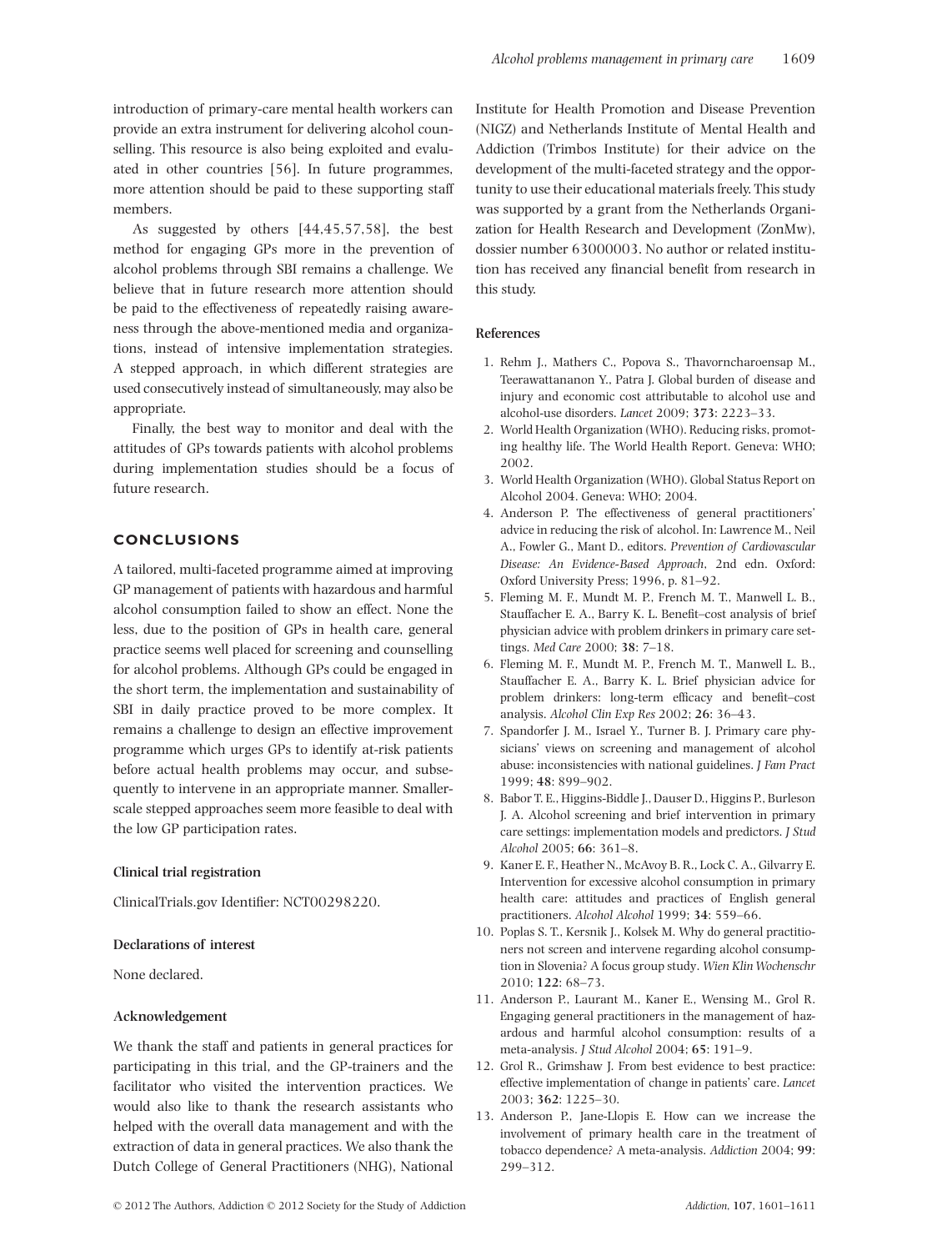- 14. Funk M., Wutzke S., Kaner E., Anderson P., Pas L., McCormick R. *et al*. A multi country controlled trial of strategies to promote dissemination and implementation of brief alcohol intervention in primary health care: findings of a WHO collaborative study. *J Stud Alcohol* 2005; **66**: 379–88.
- 15. Meerkerk G. J., Aarns T., Dijkstra R. H., Weisscher P., Njoo K., Boomsma L. J. NHG-Standaard Problematisch alcoholgebruik *[Guideline of the Dutch College of General Practitioners on problematic alcohol consumption.]*. *Huisarts Wet* 2005; **48**: 284–5.
- 16. Aertgeerts B., Buntinx F., Ansoms S., Fevery J. Screening properties of questionnaires and laboratory tests for the detection of alcohol abuse or dependence in a general practice population. *Br J Gen Pract* 2001; **51**: 206–17.
- 17. Anderson P., Gual A., Colom J. *Alcohol and Primary Health Care: Clinical Guidelines on Identification and Brief Interventions*. Barcelona: Department of Health of the Government of Catalonia; 2005.
- 18. Gual A., Anderson P., Segura L., Colom J. *Alcohol and Primary Health Care: Training Programme on Identification and Brief Interventions*. Barcelona: Department of Health of the Government of Catalonia; 2005.
- 19. Anderson P., Clement S. The AAPPQ revisited: the measurement of general practitioners' attitudes to alcohol problems. *Br J Addict* 1987; **82**: 753–9.
- 20. Miller W. R., Rollnick S. *Motivational Interviewing, Preparing People to Change Addictive Behavior*. New York: Guilford Press; 1991.
- 21. Rubak S., Sandbaek A., Lauritzen T., Christensen B. Motivational interviewing: a systematic review and meta-analysis. *Br J Gen Pract* 2005; **55**: 305–12.
- 22. Babor T. F., Higgins-Biddle J. C., Saunders J. B., Monteiro M. G. *The Alcohol Use Disorders Identification Test Guidelines for use in primary care*. Geneva: WHO; 2001.
- 23. Litell R. C., Milliken G. A., Stroup W. W., Wolfinger R. D. *SAS System for Mixed Models*, 3rd edn. Cary, NC: SAS Institute, Inc.; 1999.
- 24. Franke L., Kommers T., Van Weel E., Lucasson P., Beek M., Van den Hoogen H. *et al*. General practice registrars and research—attitudes toward participation. *Aust Fam Physician* 2008; **37**: 276–9.
- 25. Leathem C. S., Cupples M. E., Byrne M. C., O'Malley M., Houlihan A., Murphy A. W. *et al*. Identifying strategies to maximise recruitment and retention of practices and patients in a multicentre randomised controlled trial of an intervention to optimise secondary prevention for coronary heart disease in primary care. *BMC Med Res Methodol* 2009; **9**: 40. doi 10.1186/1471-2288-9-40
- 26. Van der Wouden J. C., Blankenstein A. H., Huibers M. J., Van der Windt D. A., Stalman W. A., Verhagen A. P. Survey among 78 studies showed that Lasagna's law holds in Dutch primary care research. *J Clin Epidemiol* 2007; **60**: 819–24.
- 27. Veitch C., Hollins J., Worley P., Mitchell G. General practice research. Problems and solutions in participant recruitment and retention. *Aust Fam Physician* 2001; **30**: 399–406.
- 28. Hrisos S., Eccles M. P., Francis J. J., Dickinson H. O., Kaner E. F., Beyer F. *et al*. Are there valid proxy measures of clinical behaviour? A systematic review. *Implement Sci* 2009; **4**: 37. doi 10.1186/1471-2288-9-40
- 29. Spies T. H., Mokkink H. G. A., De Vries Robbe P. F., Grol R. P. T. M. Which data source in clinical performance assessment? A pilot study comparing self-recording with patient

records and observation. *Int J Qual Health Care* 2004; **16**: 65–72.

- 30. Ajzen I. The theory of planned behavior. *Organ Behav Hum Decis Process* 1991; **50**: 179–211.
- 31. Damoiseaux V., van der Molen H. T., Kok G. J. *Gezondheidsvoorlichting en gedragsverandering [Health Education and Behavioral Change]*. Assen: Van Gorcum; 1993.
- 32. Nygaard P., Paschall M. J., Aasland O. G., Lun K. E. Use and barriers to use of screening and brief interventions for alcohol problems among Norwegian general practitioners. *Alcohol Alcohol* 2010; **45**: 207–12.
- 33. Anderson P., Kaner E., Wutzke S., Funk M., Heather N., Wensing M.*et al*. Attitudes and managing alcohol problems in general practice: an interaction analysis based on findings from a WHO collaborative study. *Alcohol Alcohol* 2004; **39**: 351–6.
- 34. Hingstman L., Kenens R. J. Cijfers uit de registratie van huisartsen peiling 2009 *[Numbers from the registration of GPs -measurement 2009]*. Utrecht: NIVEL; 2009.
- 35. Prochaska J. O., Velicer W. F. The transtheoretical model of health behavior change. *Am J Health Promot* 1997; **12**: 38–48.
- 36. Forsetlund L., Bjørndal A., Rashidian A., Jamtvedt G., O'Brien M. A., Wolf F. *et al*. Continuing education meetings and workshops: effects on professional practice and health care outcomes. *Cochrane Database Syst Rev* 2009; (2): CD003030. doi: 10.1002/14651858.CD003030. pub2.
- 37. Chossis I., Lane C., Gache P., Michaud P. A., Pecoud A., Rollnick S. *et al*. Effect of training on primary care residents' performance in brief alcohol intervention: a randomized controlled trial. *J Gen Intern Med* 2007; **22**: 1144–9.
- 38. O'Brien M. A., Rogers S., Jamtvedt G., Oxman A. D., Odgaard-Jensen J., Kristoffersen D. T. *et al*. Educational outreach visits: effects on professional practice and health care outcomes. *Cochrane Database Syst Rev* 2007; (4): CD000409. doi: 10.1002/14651858.CD000409.pub2
- 39. Bertholet N., Daeppen J. B., Wietlisbach V., Fleming M., Burnand B. Reduction of alcohol consumption by brief alcohol intervention in primary care: systematic review and meta-analysis. *Arch Intern Med* 2005; **165**: 986–95.
- 40. Kaner E. F., Beyer F., Dickinson H. O., Pienaar E., Campbell F., Schlesinger C. *et al*. Effectiveness of brief alcohol interventions in primary care populations. *Cochrane Database Syst Rev* 2007; (2): CD004148. doi: 10.1002/14651858. CD004148.pub3
- 41. Moyer A., Finney J. W., Swearingen C. E., Vergun P. Brief interventions for alcohol problems: a meta-analytic review of controlled investigations in treatment-seeking and non-treatment-seeking populations. *Addiction* 2002; **97**: 279–92.
- 42. Whitlock E. P., Polen M. R., Green C. A., Orleans T., Klein J. Behavioral counseling interventions in primary care to reduce risky/harmful alcohol use by adults: a summary of the evidence for the U.S. Preventive Services Task Force. *Ann Intern Med* 2004; **140**: 557–68.
- 43. Scottish Intercollegiate Guidelines Network (SIGN). *The Management of Harmful Drinking and Alcohol Dependence in Primary Care. A National Clinical Guideline*. 2003. Edinburgh: Scottish Intercollegiate Guidelines Network.
- 44. Aalto M., Pekuri P., Seppa K. Primary health care professionals' activity in intervening in patients' alcohol drinking during a 3-year brief intervention implementation project. *Drug Alcohol Depend* 2003; **69**: 9–14.